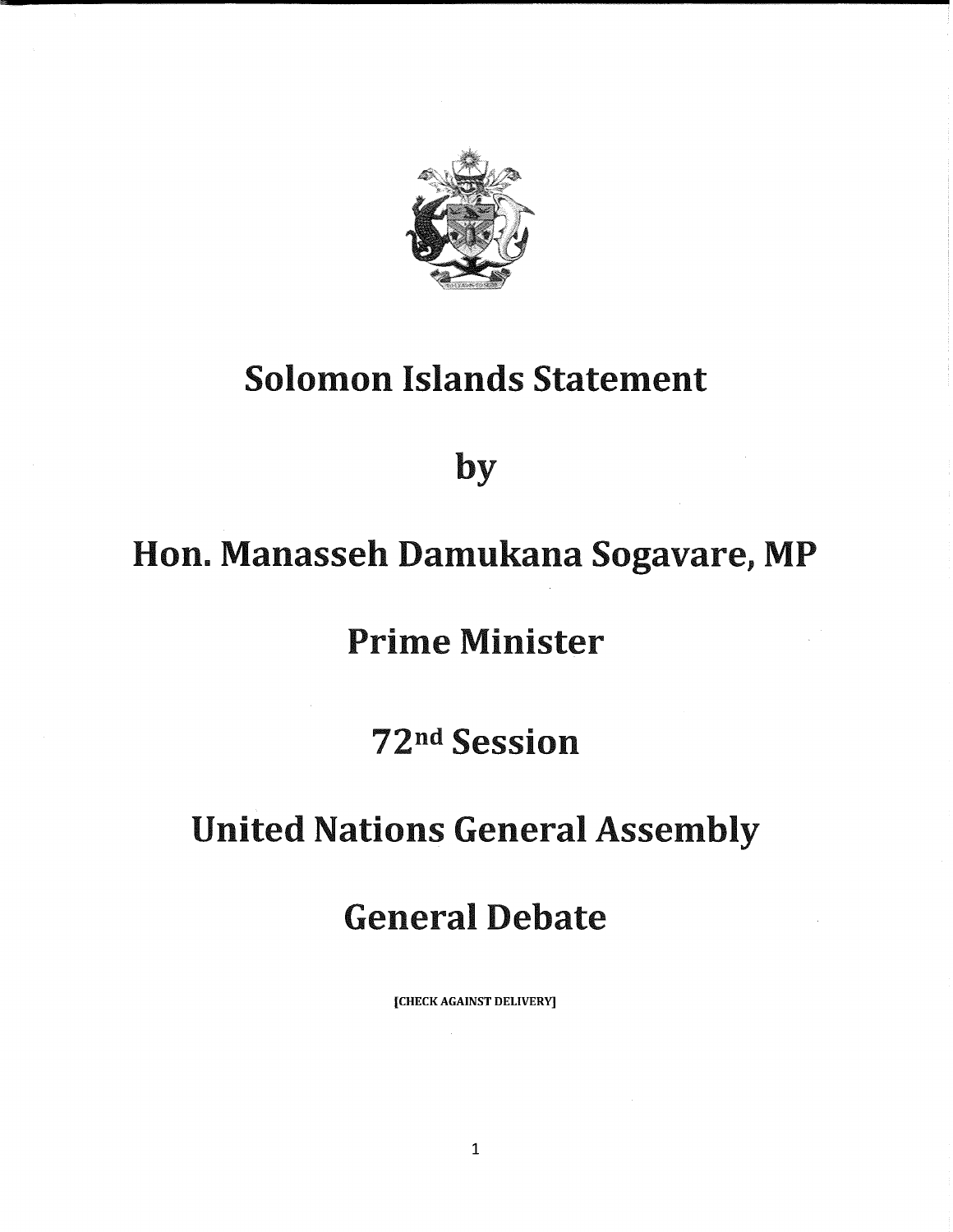#### Mr. President,

Permit me to add the congratulations of my Delegation to those of other Distinguished colleagues on your election as President of the 72nd Session of the United Nations General Assembly. Your great experience and wisdom as a diplomat will guide our work going forward in this session. I assure you that my delegation will, for its part, try to lighten your burden by giving you the fullest cooperation throughout the proceedings of this august Assembly.

For your predecessor, His Excellency Mr. Peter Thomson, what can I say?

Not only was he Fiji's first President of a Session of our General Assembly but he was also the first Pacific Islander to assume that prestigious office. Among his many achievements was his championing of the 1,350 voluntary commitments made at the UN Ocean Conference held here in June. Allow me to thank the out-going President, Mr. Thomson, for a marvellous job done.

#### Mr. President,

Our world is going through difficult times. 2017 has been a year dominated by intentional provocation and natural disasters. As such, the decision to design our Theme "Focusing on people: Striving for peace and a decent life for all on a sustainable planet' is not only appropriate but indeed perfectly timed.

On this note, may I, on behalf of the People of Solomon Islands, extend our heartfelt sympathies to those affected by the recent natural disasters, in particular Hurricanes Harvey, Irma and Maria, We extend our sympathies to the families who have lost loved ones in the

 $\overline{2}$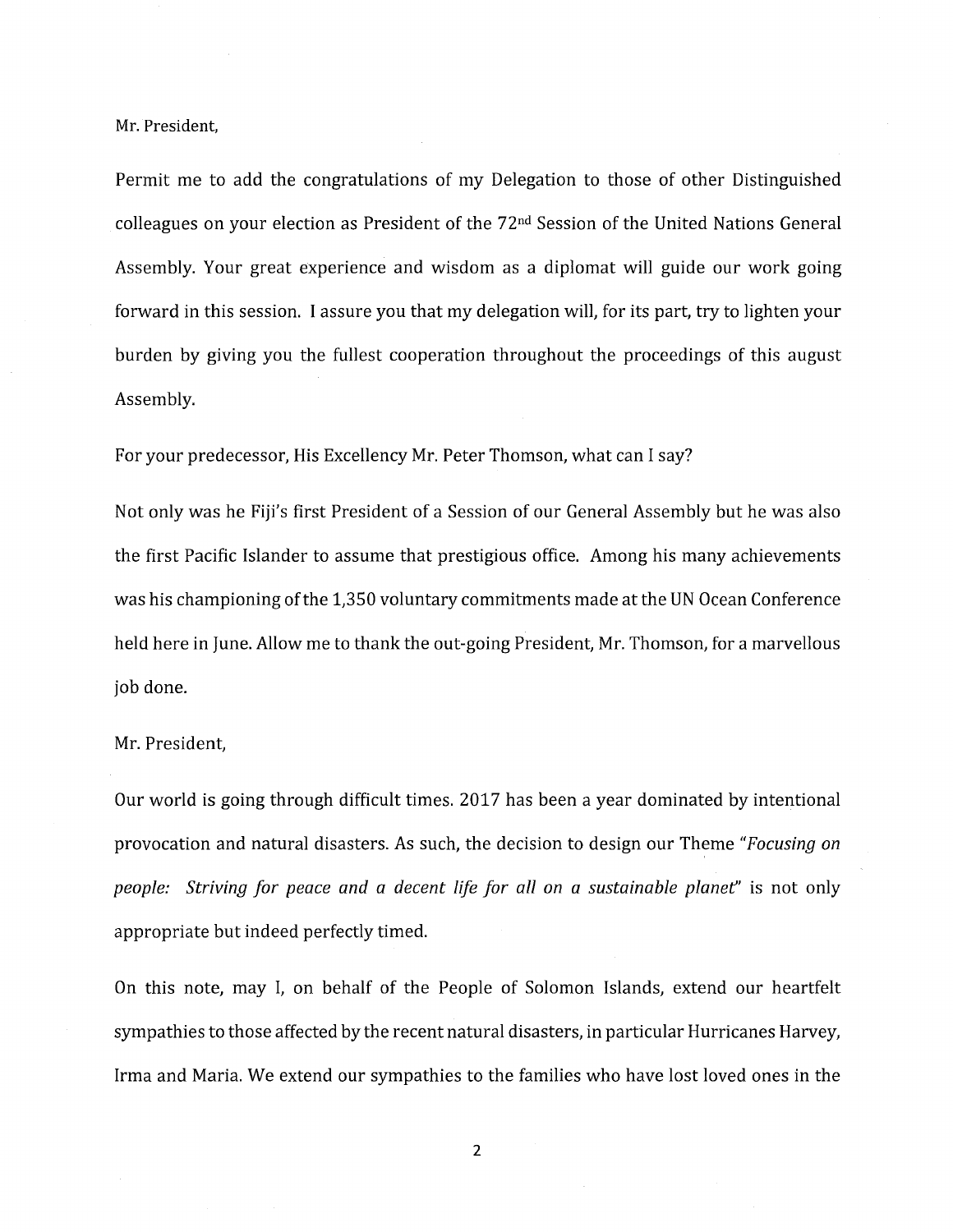recent earthquakes in Mexico (Mehiko). Whether it be tsunamis, cyclones, flooding or earthquakes, the Solomon Islands knows well the pain of having to live through such ordeals. Our hearts and prayers are with you.

#### Mr President

I believe that the theme can effectively be summed up in three words; "peace, humanity and equality".

However, I am afraid, that the current status quo in the world today does not reflect those simple yet powerful words.

#### Mr President,

According to the Office of the UN High Commissioner for Refugees, approximately 65.6 million people were forcibly displaced worldwide at the end of last year. These statistics are the result of persecution, conflict, violence or human rights violations - consequences of human actions.

Sadly, the majority of these displaced people are women and children.

They are the most vulnerable to the evil designs of fellow human beings. They must therefore be protected. The protection of people is in the DNA of this organization.

My government therefore reaffirms its support for the Responsibility to Protect. The international community must continue to stand firm in our fight to prevent crimes against humanity.

Mr President,

 $\overline{3}$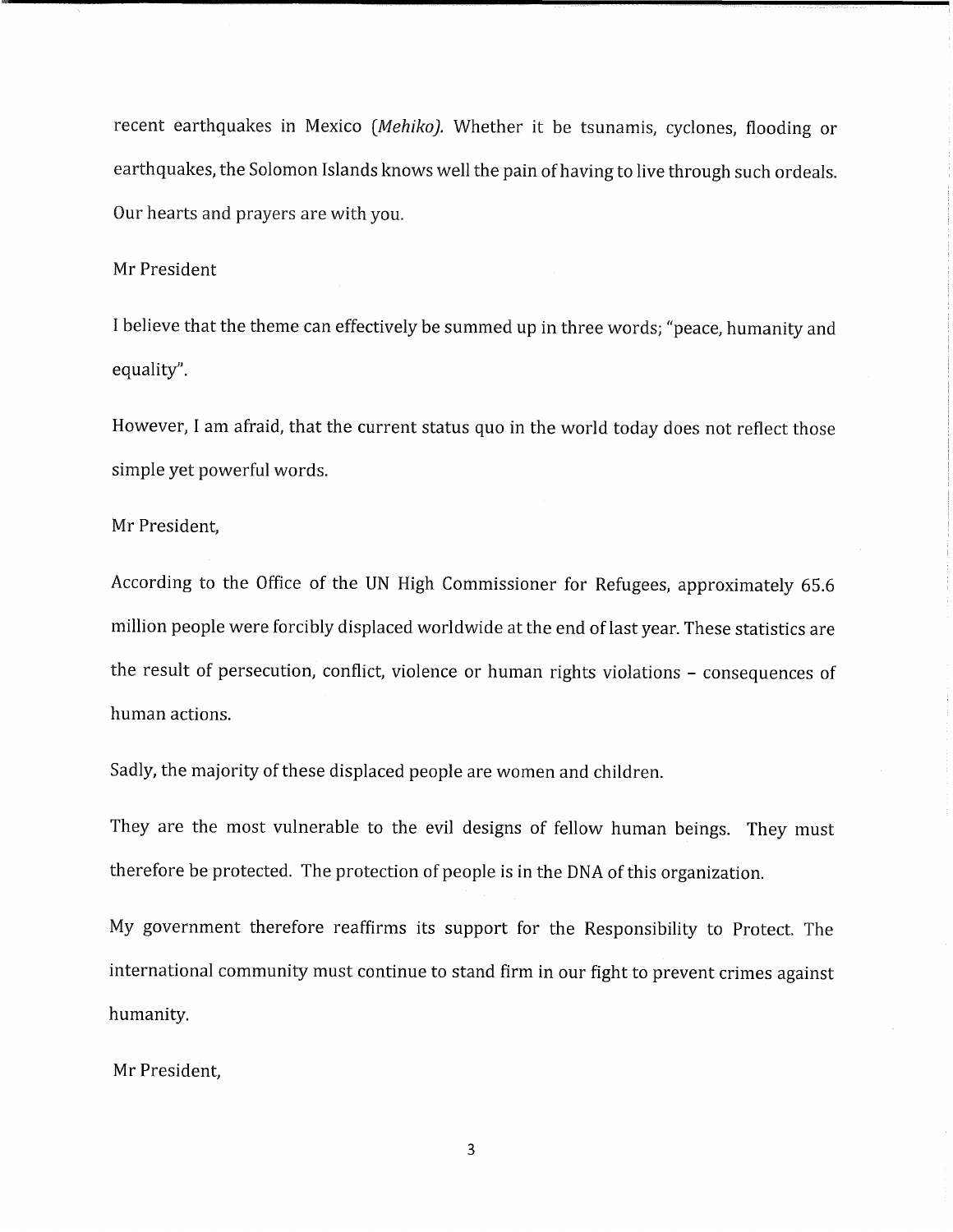I stand here with pride in saying that, today we in the Pacific continue to enjoy the world's most peaceful corner. Whilst we play a minor role in the geo-politics of this World, we are now once again caught up in the midst of global power play.

#### Mr President,

History shows that global events have often dictated those in the Pacific region. These were events beyond our control that were imposed upon us. These events have had lasting impacts on our peoples; Many of them negative.

From bygone World Wars to Nuclear Tests to current instances of military provocation, we continue to deal with the remnants of these foreign imposed events.

#### Mr President,

For us in Solomon Islands, it was only a month ago that we celebrated 75 Years of the Anniversary of the Battle of Guadalcanal; a significant battle during the second world war. For many, World War II ended in 1945, but for us its remnants still remain.

In the period between 2011 - 2017, approximately 37,000 unexploded ordnances weighing some 152,000 metric tons were destroyed. I thank the Governments of Australia and the United States of America for their assistance in this exercise. That exercise continues today.

### Mr President

Again today, we are continually threatened by global power posturing that yet againattempts to dictate our fate as a region.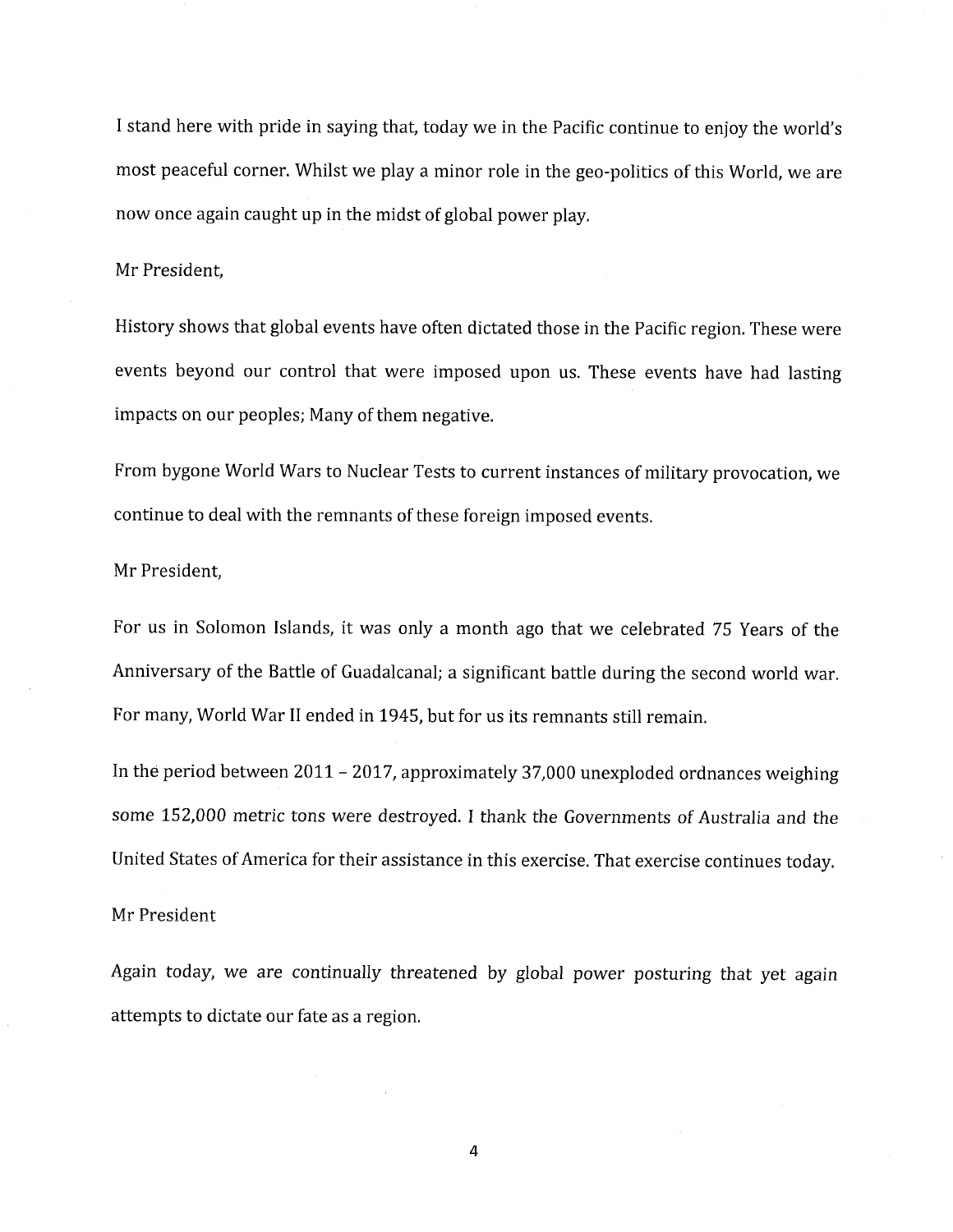But today, we refuse to remain silent and it is on this note that I would like to register our strongest condemnation of the actions by the Democratic People's Republic of Korea. We too would like to echo the global call on DPRK to abide by the United Nations Security Council Resolutions.

#### Mr. President,

The recent testing of ballistic missiles by DPRK over the Pacific Ocean is an insult to the people of the Pacific.

We are ocean people. The sea is our sanctuary. It is the foundation of our heritage. It is where our people source their food and income. Therefore, we denounce any pollution and contamination of our ocean that our pacific peoples depend on for our livelihoods.

#### Mr President,

As you are well aware, we in the Pacific supply approximately 60% of the worlds tuna market. This underscores the global significance of our region. Therefore, maintaining the health of our ocean is not only for the sake of our self-interest. The maintenance of our ocean, given its importance to global food security, should be in all our interest.

As such, Solomon Islands reaffirms the principles enshrined in the United Nations Convention on Law of the Sea for the peaceful use of the ocean spaces.

### Mr President,

Whilst the threat of Nuclear Warfare is a genuine concern to us all, for us Small Island Developing States (SIDS), the impacts of climate change currently occurring at an alarming rate on our shores, presents a clear and present danger.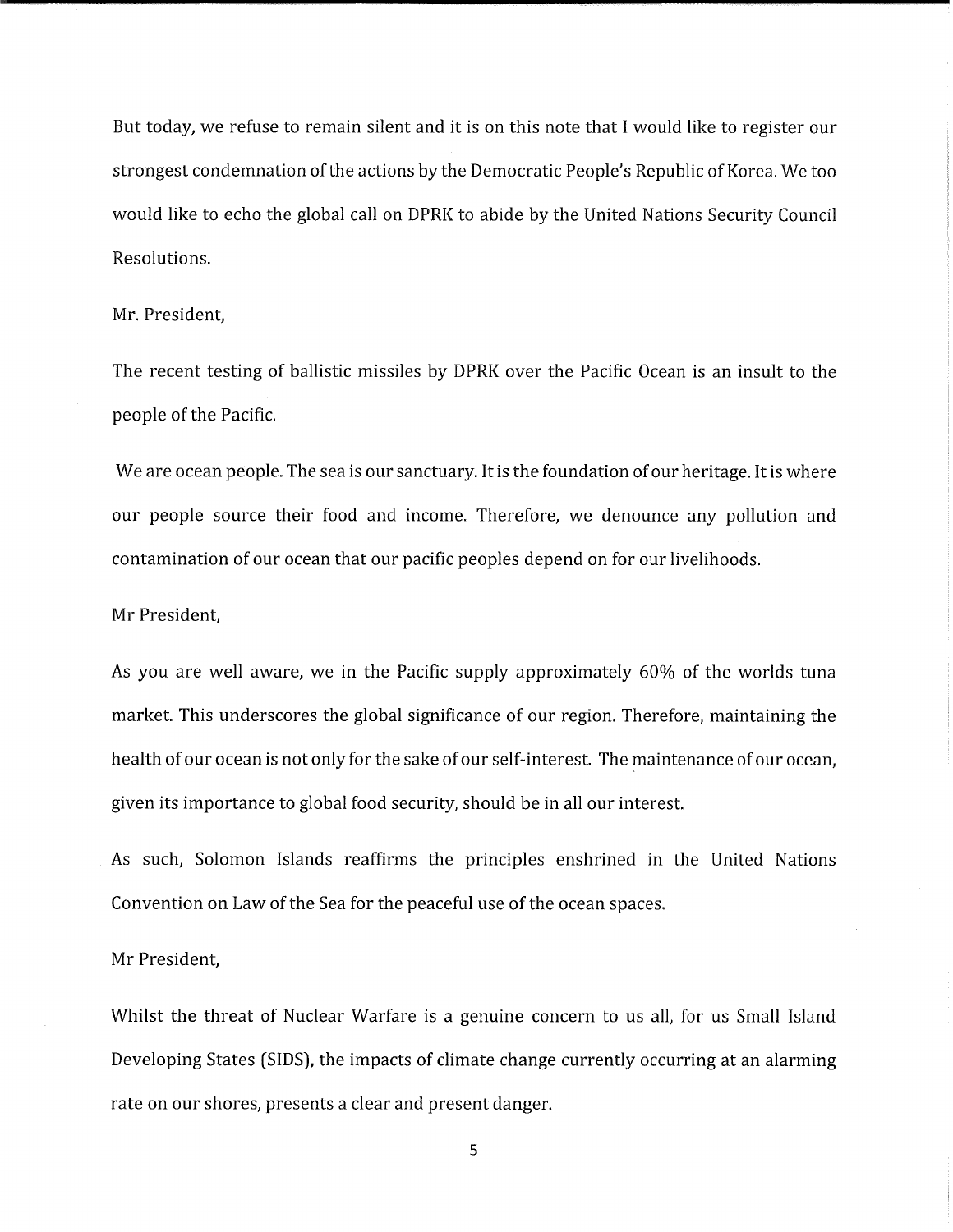Further to the above, ocean acidification now stands at 400 part per million carbon dioxide concentration, it has gone past safe level of 350 parts per million and soon it will begin to dissolve our corals at 550 parts per million.

#### Mr President,

For us Pacific Island Nations, Climate change continues to be our enemy. We are continuously invaded by this enemy every day.

In Solomon Islands, Mr President, we have lost 6 islands due to the effects of climate change. What was once a playing ground for children to play, is now inundated with water. For many of our peoples, talk of a sustainable world is becoming increasingly unattainable. We are in survival mode.

The horrors of the impact of a nuclear attack is undeniable but the slow onset, caused by the adverse impact of climate change is just as cruel.

Mr. President,

If it's not happening yet, it shortly will. An unstable climate and the subsequent displacement and relocation of people can exacerbate some of the core drivers of conflict - such as migratory pressures, clash of cultures and competition for resources. These are threats to the very existence of humanity and could very well morph into threats to global peace and security. That is why the Pacific Small Island Developing States have been requesting the Security Council to also address the issue of climate change.

#### Mr President,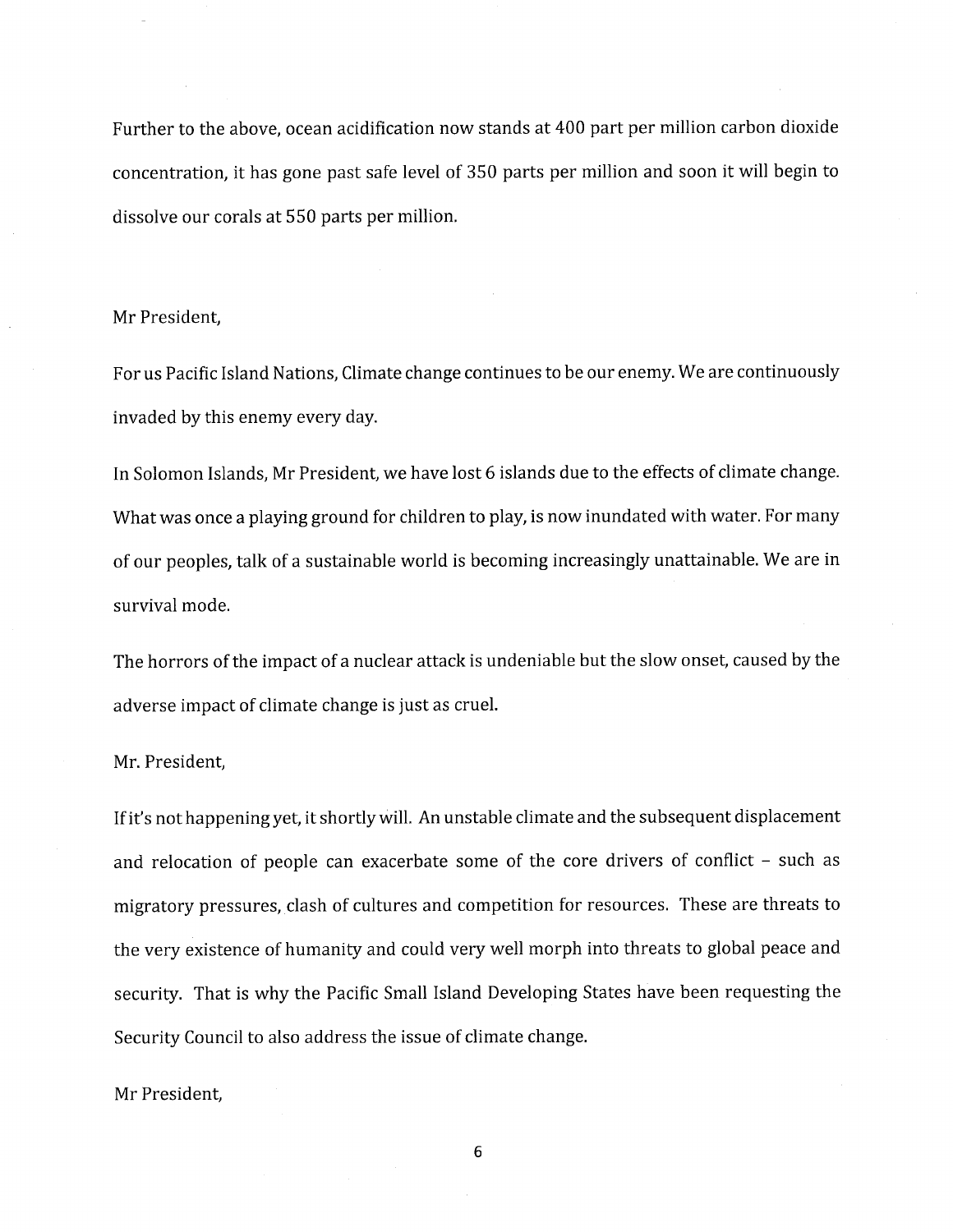The building of sea walls and wave breakers, to mitigate some of the impacts caused by climate change, while useful is nothing more but a mere band-aid solution. We call on all major emitters to meet their National Determined Contributions (NDCs) in reducing greenhouse emissions. We strongly urge the United States of America to reconsider its position on the Paris Climate Accord. Let us all stand together in solidarity to face the defining challenge of our time.

On COP23, Solomon Islands pledges its full support to Fiji as Chair. As a fellow Pacific Island country, we congratulate Fiji for your upcoming assumption of the Chairmanship and look forward to discussions on the effective implementation of Paris Climate Accord.

Mr. President,

On peace and security, Solomon Islands contributed a contingent of 5 Police Officers that had just completed their 12 months Tour of Duty in the United Nations African Mission in Dafur (UNAMID). This is Solomon Islands' first humble contribution to the maintenance of world peace.

Another 8 Police Officers, two of whom are women officers, are all set to go as soon as they secure their visas for Sudan. UNAMID was set up to protect civilians in Dafur where militia groups continue to be active and inter-communal violence still occurs. Work here could he made more effective if the UN's Framework of Analysis for Atrocity Crimes is integrated into the pre-deployment and in-theatre training for all peacekeepers.

Mr President,

 $\overline{7}$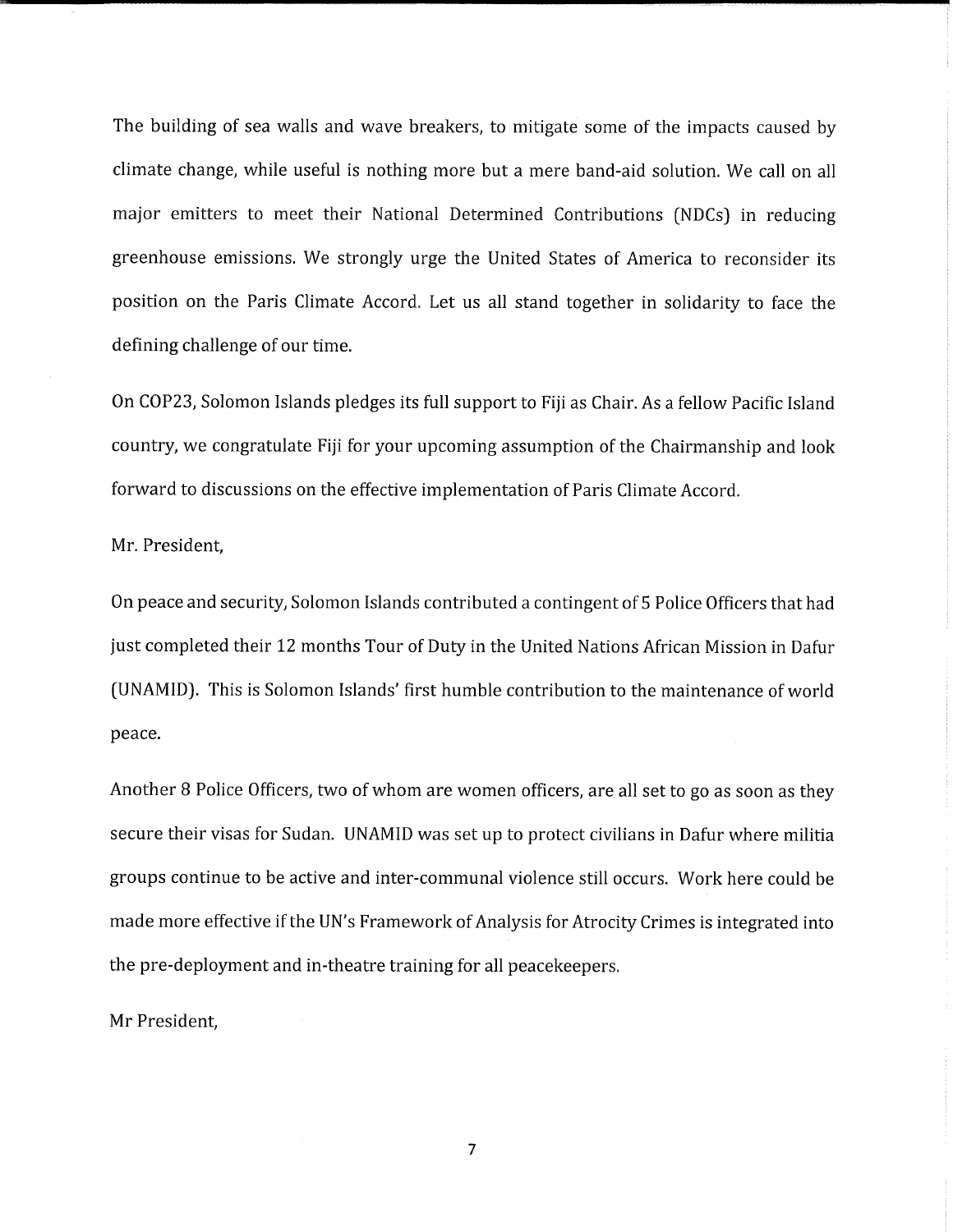The mandate of the Regional Assistance Mission to Solomon Islands, fondly known as RAMSI, ended on June 30, 2017. On behalf of the People of Solomon Islands, I sincerely thank members of the Pacific Islands Forum for coming to our aid, to save us from ourselves. On this juncture, I would like to pay tribute to those who have paid the ultimate sacrifice during the mission and thank their families for their loved ones' services.

I also would extend to Australia and New ZeaIand our deepest gratitude for their excellent leadership role in RAMSI.

RAMSI was premised on a regional security framework: the Biketawa Declaration. My Government is also very supportive of the Pacific Islands Leaders Communique from the 48th Forum Meeting calling for a comprehensive expansion and updating of the Biketawa Declaration. We believe that a Biketawa Plus that takes into consideration the security challenges the region faces today, as well as our collective responses to them, will contribute towards keeping the Pacific Islands region peaceful.

#### Mr. President,

Like other post-conflict countries, Solomon Islands will continue to face many challenges. Sustainable peace will require more than just effective policing or a functioning public service. It will require social and economic development initiatives that address the underlying causes of the conflict. Here I must thank the Peacebuilding Commission for facilitating our National Dialogue on Peace and Sustainable Development.

The Communique from this Dialogue clearly shows an inclusive and clear consensus on our priorities for sustaining peace. I therefore look forward for Solomon Islands to be formally declared eligible for peacebuilding support from the Peacebuilding Recovery Facility.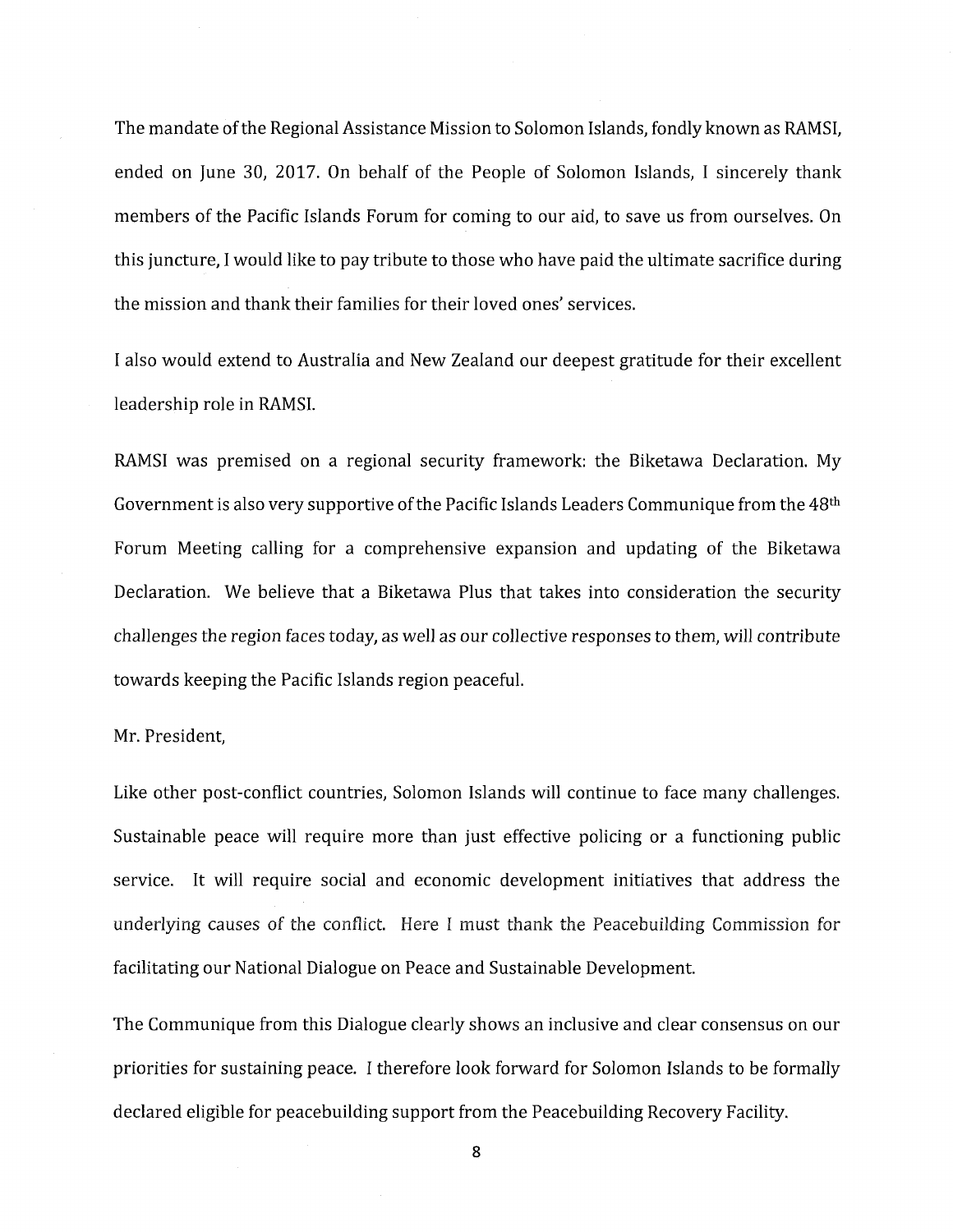I must also thank the Board of the Green Climate Fund for approving 86 million US dollars for the Tina Hydro Project when it met in South Korea early this year. The project will create more than 200 jobs and will offset more than 44,000 tonnes of carbon dioxide per annum in diesel emissions. It will also provide renewable energy, at a more affordable cost, to more than 100,000 people in and around our capital city of Honiara.

#### Mr. President,

I have an issue here with the Commission on the Limits of the Continental Shelf on the Ontong Java Plateau (OJP) jointly submitted by Papua New Guinea, the Federated States of Micronesia and Solomon Islands. Solomon Islands notes, with serious concerns, that the Commission, in its deliberation, has overturned the understanding we had reached with the Sub-Commission. And this concerns the connection of Duff and Anuta Islands to the continental margin of the OJP.

The Sub-Commission and our Joint Delegations reached mutually acceptable conclusions as a result of comprehensive interactions over two years. But we were not given the opportunity to address the amendments proposed by the Commission despite their serious implications for our Submission. Nor were we given the reasons for the amendments despite our repeated requests. We therefore have no other option but to consider making a revised submission.

A related issue is the negotiations on an implementing agreement under the UN Convention on the Law of the Sea on conservation and sustainable use of biological diversity in Areas Beyond National Jurisdictions. The current negotiations undermine the fundamental principles embodied in the UN Charter and are grossly inadequate when addressing the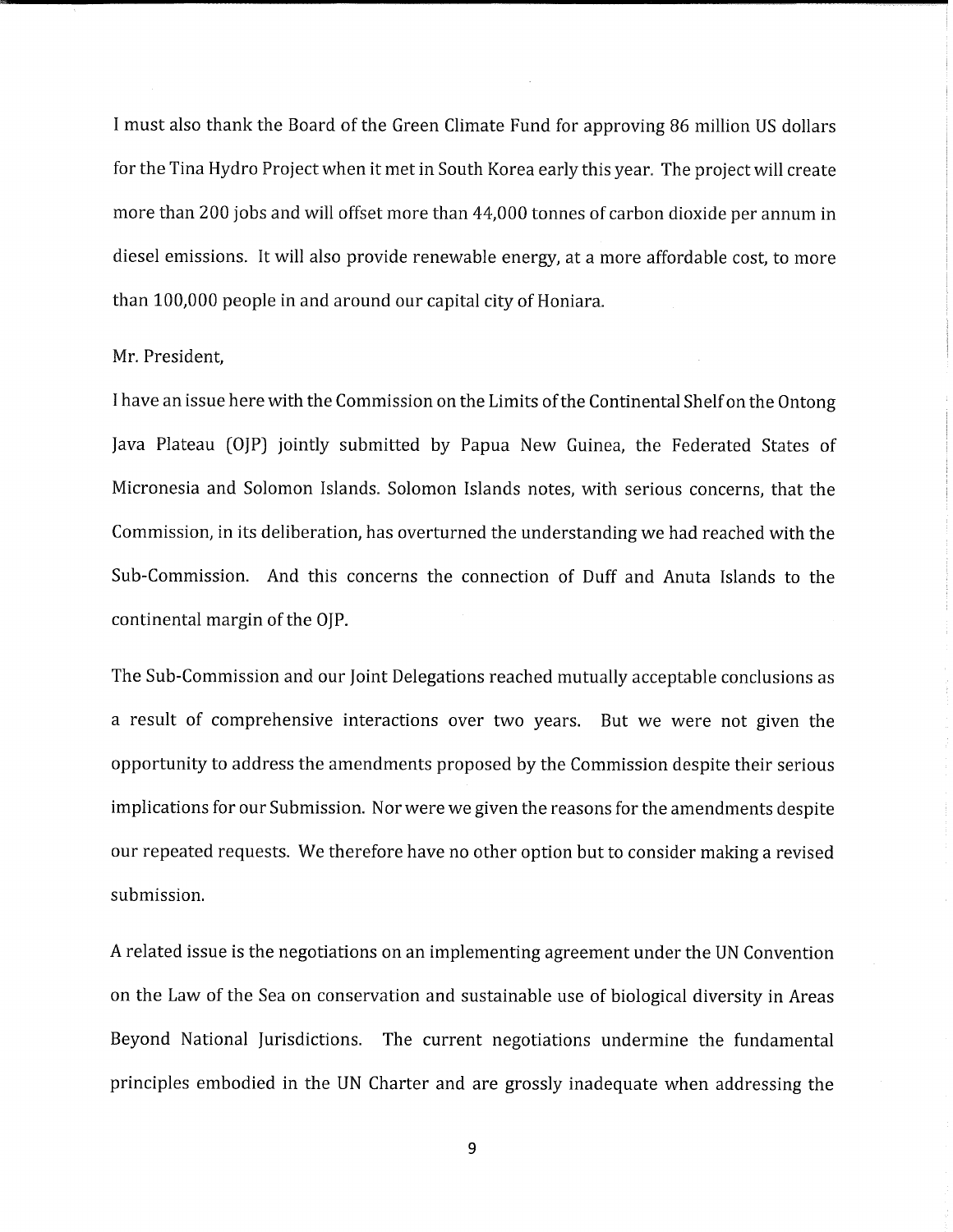principle of adjacency, integration of traditional knowledge, transboundary and cumulative impacts as they relate to Small Island Developing States. There must also be some recognition for a funding mechanism that can adequately support the implementation of the proposed instrument.

#### Mr. President,

The preamble of the UN Charter speaks powerfully of our mission to 'reaffirm faith in the fundamental human rights, in the dignity and worth of the human person, in the equal rights of men and women and of nations large and small." This language clearly articulates the principle of universality, for all peoples and all nations regardless of their size and population.

However, as we in this august Assembly speak of "leaving no one behind," we are at the same time shutting the door to the people of Taiwan from participating in this universal process. We are therefore contradicting our own principles by leaving 23 million people behind. And yet the implementation of the 2030 Sustainable Development Agenda requires global partnership and the joint efforts of all stakeholders to mobilize all available resources. Taiwan is ready, willing and able to engage in and contribute to the wide range of substantive UN programmes for the welfare of humanity. If we are to focus on people Let's give Taiwan and its 23 million people a chance. If we are to promote peace and sustainability, let's give Taiwan and its 23 million people a chance.

Let us not contradict the principles that the United Nations was established to represent and allow the rules to change subject to whose best interests are at stake.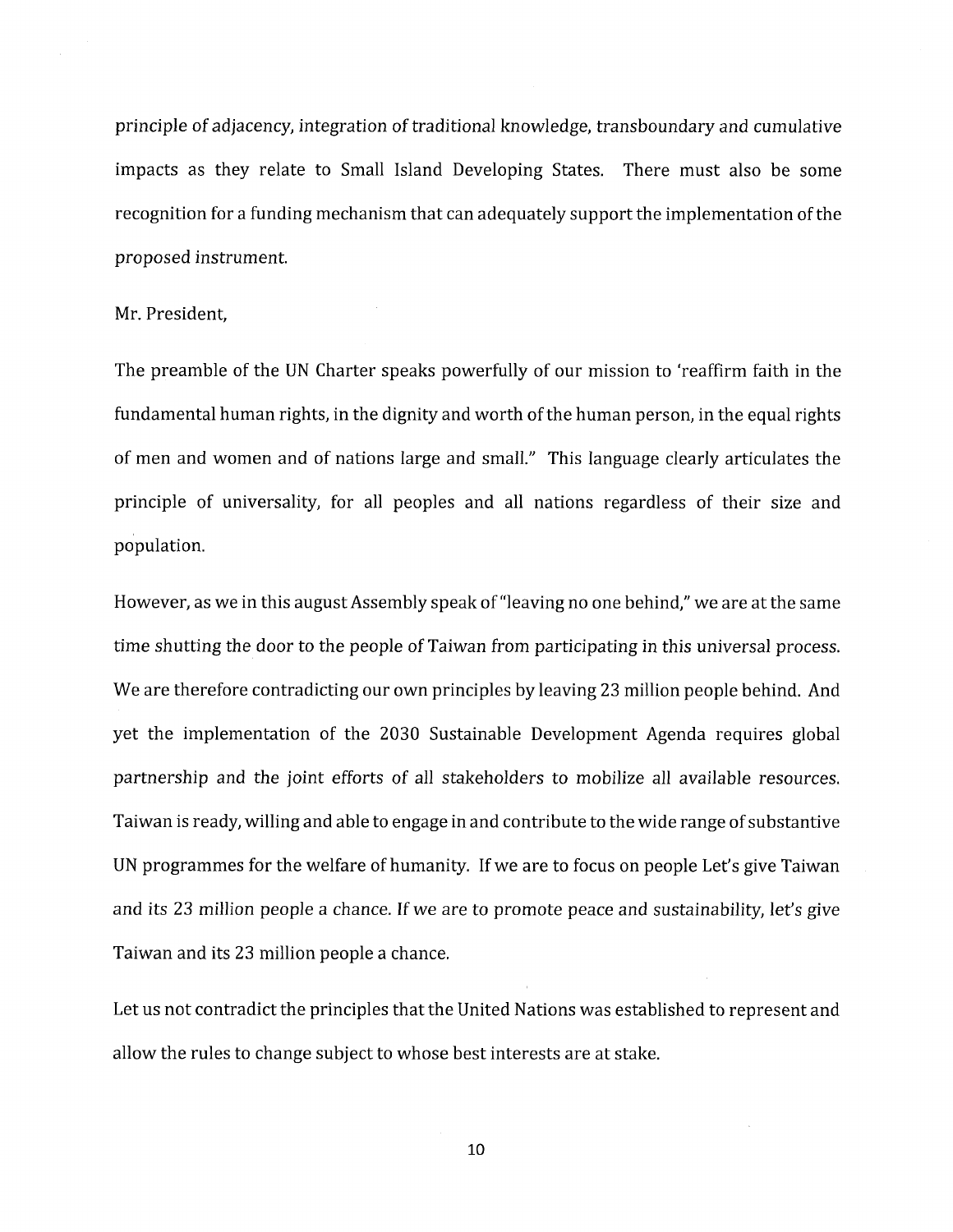Taiwan has been actively involved in UN programs and specialised UN Agencies. Despite the contributions of Taiwan towards the well-being of the citizens of the world, we continue to ignore the right of Taiwan to self-determination, as such, it is high time that this august body give due recognition to Taiwan as a legitimate member of the Family of Nations.

#### Mr. President,

Article 73 of our Charter also speaks powerfully on fundamental human rights and in its 1960 'Declaration on the Granting of Independence to Colonial Countries and Peoples', the UN General Assembly stated that "the subjugation, domination and exploitation constitutes a denial of fundamental human rights, is contrary to the Charter of the United Nations and is an impediment to world peace and cooperation".

Thanks to this Article the people of New Caledonia will have a referendum in 2018 where they can finally decide, without fear or favour, on their political future. I wish them all the best. I must thank and commend the Administering power for working closely with the Committee of 24 on the issue of New Caledonia. I hope the same level of co-operation will also be shown on French Polynesia and that a C24 visit will occur soon.

#### Mr President,

Solomon Islands position on the aforementioned issues are premised on principles that we have consistently upheld. In this connection, Solomon Islands condemns the consistent human rights violations in West Papua.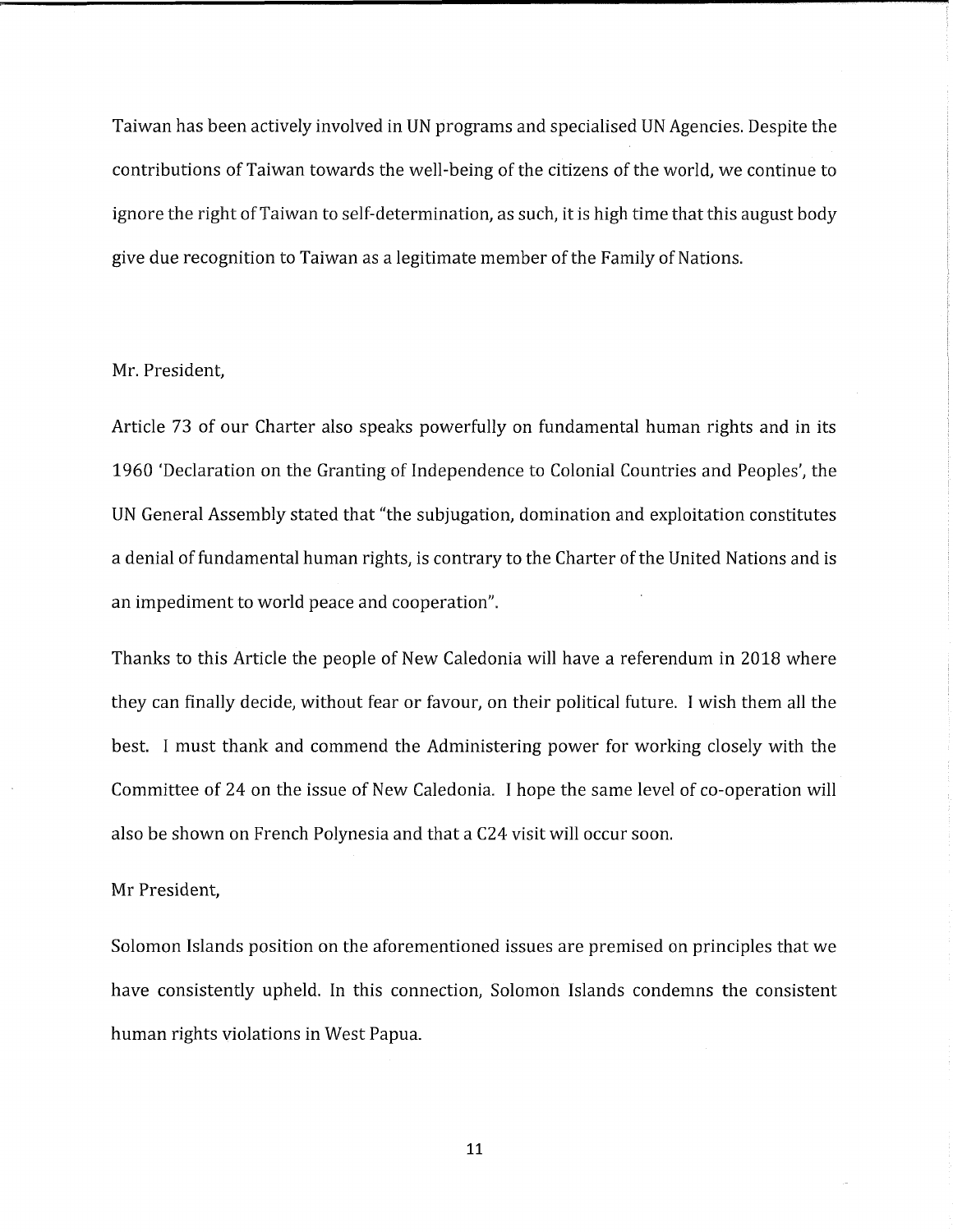Our Sustainable Development Goals that promote the notion of "no-one left behind" is synonymous to empty promises unless we, in the United Nations, take active steps to address the plight of the peoples of West Papua.

Indeed, we have left them behind some 50 years ago when we, as a Family of Nations, noted their plight without much to add. Since then, the peoples of West Papua were never allowed the proper act of self-determination guaranteed by the inalienable right to selfdetermination as expressed in UN human rights Covenants. Only international action -- by individual countries and from the leading organizational bodies of the international system, especially the United Nations General Assembly - can pave the way for the recognition of a people whose right to self-determination had been denied for nearly fifty years ago. Failing this, we as a Family of Nations will become complicit in perpetuating the suffering and being blind to the injustice; missing yet another golden opportunity to remain true to the saying of "leaving no-one behind.

At the 71st session, a group of Pacific Island nations called for this august body to address the human rights violations in West Papua. Today, I stand on behalf of my people and those in the Pacific region to reiterate that same call on this august body to address the plight of West Papuan women, children and men.

Our people are watching, West Papuans inside West Papua are watching, praying and are hoping for a brighter future. They have come in numbers to express their hope for a better future. We as leaders have this responsibility of "leaving NO-ONE BEHIND".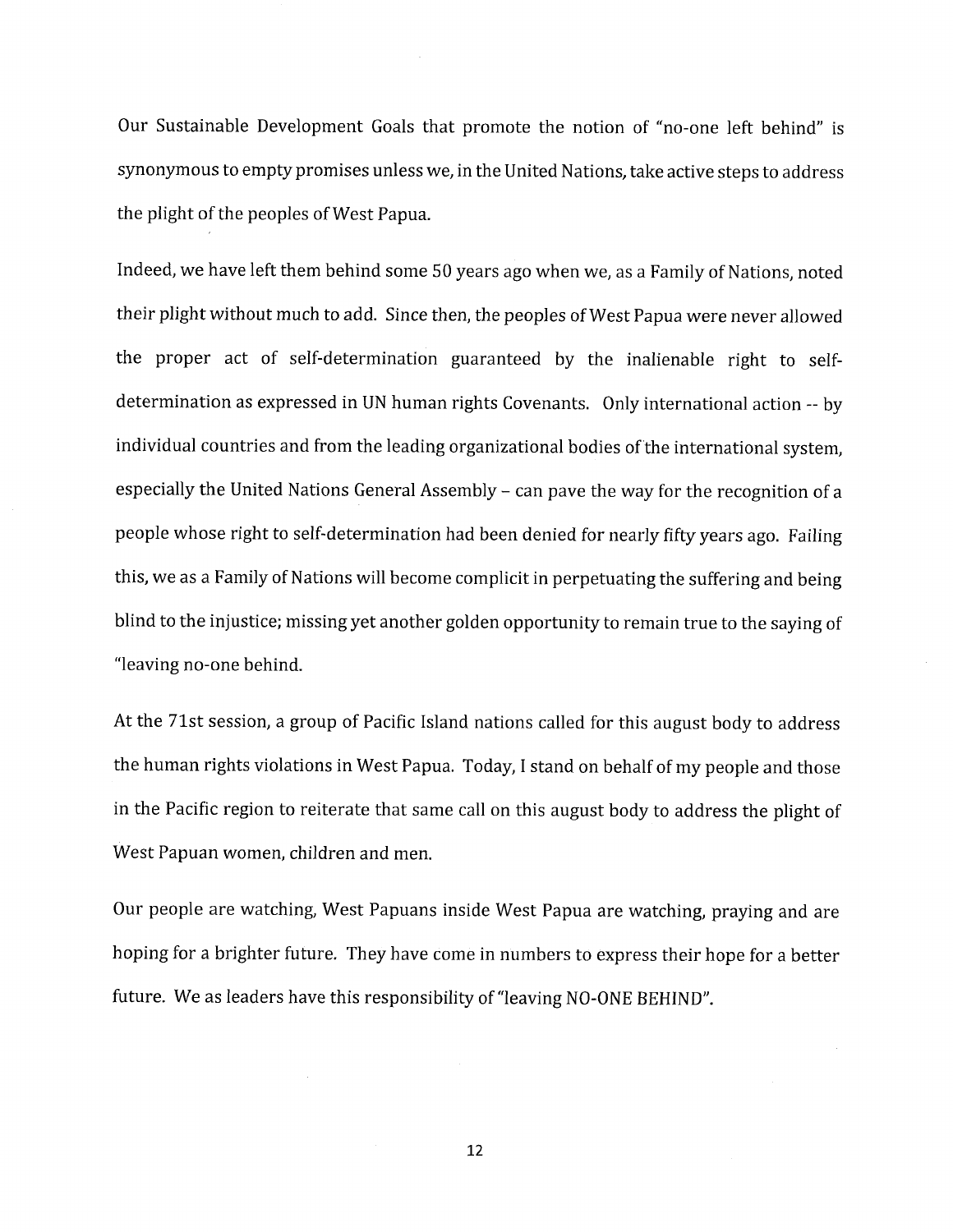I would therefore encourage Indonesia to engage in more constructive dialogue, including with West Papua to find a way forward in addressing the aspirations of the people of West Papua. I urge the UN to proactively engage in these dialogues as well.

#### Mr. President,

Violence against women and girls is one of the most widespread violations of human rights worldwide - my country and region included. Violence against women is an obstacle to gender equality in economic opportunities and livelihoods. The final Pacific Regional Millennium Development Tracking Report published in 2015, highlighted that violence against women was an impediment to achieving the MDGs. If our region is to achieve the SDGs we will need to intensify efforts, and increase support and cooperation to end violence against women and girls.

The Solomon Islands Family Protection Act 2014, was a national response to this urgent need to curtail the increasing rate of family violence. It was to ensure that homes in Solomon Islands, as important units of the community, are peaceful and safe for all members of a family. The Act covers any type of abuse that happens in the home between perpetrators and victims of domestic violence. Yes, we have made big strides in not just counting women but more importantly in making women count.

#### Mr. President,

As a Small Island Developing State and Least Developed Country with inherent structural capacity constraints, we greatly rely on the United Nations system to support and augment our national efforts in implementing national development programs.